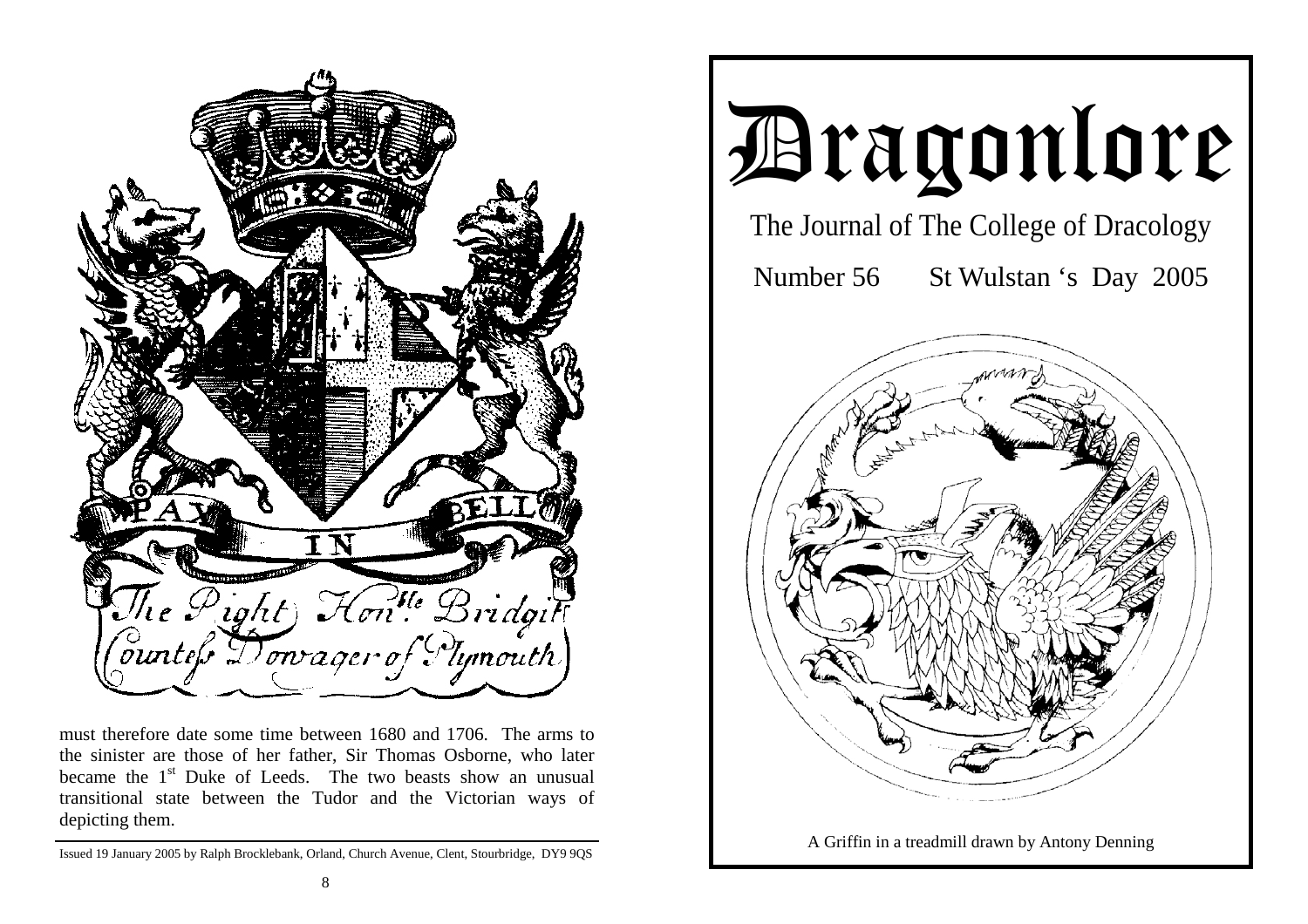

#### **The College of Dracology for the Study of Fabulous Beasts**

*St Wulstan (1007-1095) was Bishop of Worcester and was the only Saxon Bishop not to be replaced by a Norman, by King William after the Conquest. He was a champion of the poor and the oppressed, and did much to oppose the slave trade, and may well have been effective in other ways, since Worcestershire, unlike Herefordshire next door over the hills or Somerset further downstream, seems to have no indigenous dragon legends. Did he do a St Patrick, and drive them all away?* 

The intriguing picture on the cover, drawn by Antony Denning, was inspired by a picture of a dachshund working a treadmill. Since it was done for the Grocers' Company, Antony wondered whether it might be turning a peppermill. Note that the Griffin is biting his own tail, so perhaps fancying himself in the Ouroborus role.

 Antony also sent in two pictures of a terracotta Wyvern from a roof gable, sadly missing a wing, but still very lively and expressive. It is similar, but not identical, to a gable-end dragon in Bridgwater, illustrated in Brian Wright's book on *Somerset Dragons*, page 134.

#### **Fabulous Beasts among the White Lions**

The White Lion Society was started in 1989 to fill the role of the Friends of the College of Arms, and its energetic Secretary, Roland Symons (a dracologist of note) has arranged a succession of visits to Cathedrals and other sites of heraldic interest, produces a regular Newsletter and also an Armorial illustrating the arms of all its armigerous members. Since there is some overlap between these and our group of dracologists, we have already seen the Unicorns in the arms of John Brooke-Little (*see No 17*), though he now also quarters the Dolphins in his mother's arms (*right*), as well as the Griffins in Cecil Humphery-Smith's (*No 26*) and in



## **A Few More Fabulous Beasts from Bookplates**



Brian North Lee's book on *British Royal Bookplates* (Aldershot, 1992) contains a few interesting items. One is this plate for Prince Albert showing his differenced Royal arms quartered with Saxony, and a very handsome Victorian Unicorn supporter, from an engraving by Mary Byfield.

This plate from the Royal Library at Windsor Castle was engraved by Stephen Gooden in 1936 and has a spirited St George tackling a vigorous dragon (*right*).

Another curiosity is this plate for Bridgit, the Dowager Countess of Plymouth, with its Dragon and Griffin supporters (*see over page*). She was married to Charles FitzCharles, Earl of Plymouth, the natural son of King Charles II, in 1678, but was widowed a couple of years later, and eventually married again in 1706. This plate

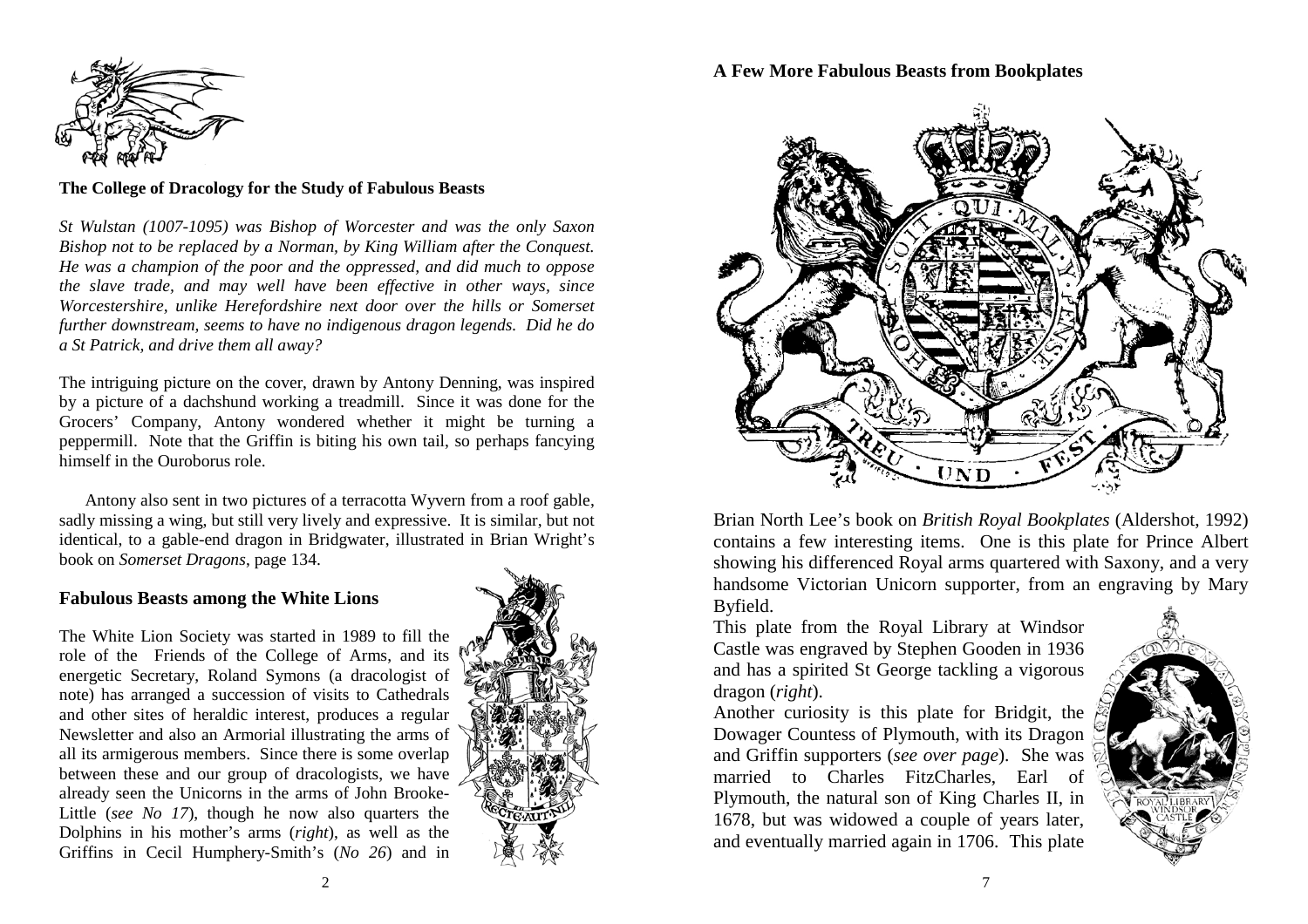## **Dragons as Symbols**

Fred Gettings has a reputation for dealing objectively with esoteric matters in history, while having enough imagination to understand what the ancient alchemists and their like were actually trying to achieve. His book *Visions of the Occult* (London, 1987) gives an insight into the art and symbolism found in the realms of magic, witchcraft, divination and alchemy, and traces much of it back to the traditional imagery of the arts of initiation in ancient times, so it is not surprising that we find dragons and demons of all sorts making an appearance. With a wealth of illustrations from a wide range of sources, we have selected this alchemical symbol showing two dragons entwined between sun, moon and earth, representing perhaps the balance of conflicting forces in each human being between male and female, physical and spiritual, heavenly and earthly, as well as the notion of Mercury balancing Sulphur and Salt, one of the key concepts in alchemy. In astronomy and astrology, the two points known as Dragon's Head and Dragon's Tail in the celestial sphere move in a predictable way through the ecliptic circle, and such observations have contributed to our understanding of the movements of the planets. It may be that such imagery also played a part in the alchemical worldpicture, and it seems that the dragons' heads and tails are key points in this picture. At the very least, they make an attractive pattern in this woodcut from Thomas Norton's *Ordinall of Alchemy* (1652 edition).



Royston Griffey's (*No 36*), Roland's own Dolphin (*No 42*), John Dent's Wyvern crest (*No 28*) and Pete Taylor's Sea-Unicorn (*No 27*). The Armorial has a total of 139 arms, of which no fewer than 40 contain Fabulous Beasts in 20 different varieties. Griffins remain the favourites, with seven showings, followed jointly by Dragons, Unicorns and Dolphins with four each, and then Male Griffins, Winged Lions and Panthers, each with three. There are two arms with Martlets and two with Pelicans, and single showings of a Bagwyn, a Wyvern, a Salamander, a Winged Heraldic Antelope, a Pegasus, a Sea-Lion, an Enfield, a Winged Talbot, a Sea-Unicorn, a Marine Goat or Capricorn and the latest hybrid monster, the Draconursus or Dragon-Winged Bear of Peter Giles, another dracologist (*below*).



Also worth showing are Richard Goddard's Pelican crest (*right*) and Stephen Friar's Male Griffin as seen in this bookplate drawn by Andrew Jameson (*over page*). This completes the set of fabulous beasts displayed in this Armorial of our own members' arms, but others from it may well be shown in later issues.

The White Lion Society's Secretary may be reached at 5 Weatherly Avenue, Bath BA2 2PF.